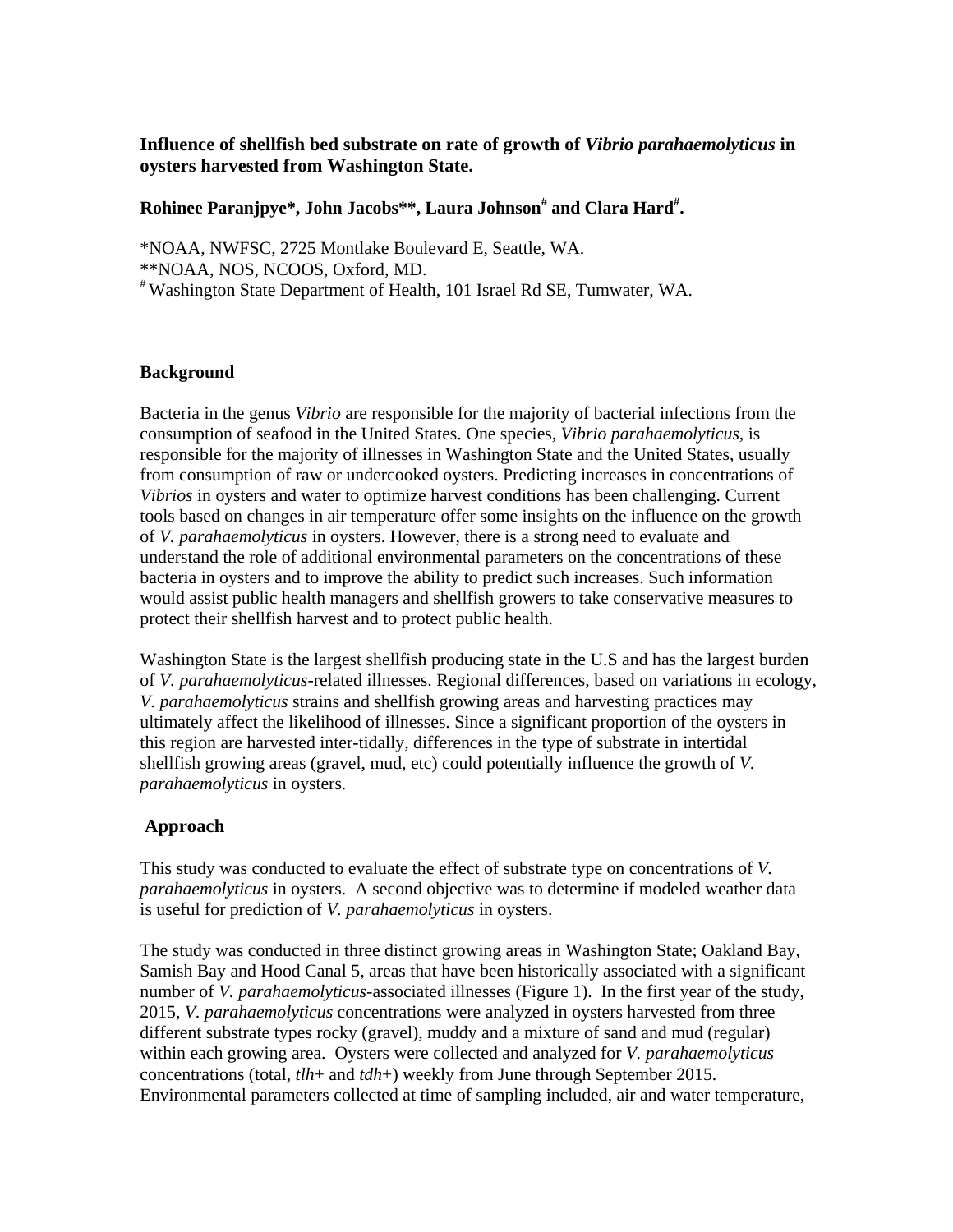oyster tissue temperature, and salinity. Samples were collected immediately after low tide to avoid undue exposure to ambient air temperature. The study was repeated in 2016 at the same sampling locations with all the same parameters and analysis for both years.

### **Methods and analysis**

In this follow up study, a total of 121 oyster samples were collected throughout fourteen weeks of sampling from June 20 through September 15, 2016. Oyster samples were analyzed for the species marker, *tlh* to determine the presence of total *Vibrio parahaemolyticus* and the pathogenicity marker *tdh* (thermostable direct hemolysin). The Washington Department of Public Health Lab (WA DOH) analyzed the routine environmental samples from mixed substrates at Hood Canal 5, Oakland Bay and Samish Bay while NOAA NWFSC analyzed the additional environmental samples from rocky and muddy substrates at each site weekly. Temperature dataloggers were deployed at each site for the season and collected at the end of the project. Additional climate data, wind, temperature and radiation was obtained from the North American Mesoscale Forecast System (NAM) site (https://www.ncdc.noaa.gov/data-access/model-data/modeldatasets/north-american-mesoscale-forecast-system-nam) for each site.

Detection and enumeration of *V. parahaemolyticus*

*V. parahaemolyticus* were enumerated following the FDA, MPN (Most probable number) protocol

(http://www.fda.gov/Food/FoodScienceResearch/LaboratoryMethods/ucm070830.htm). After 24 h of enrichment in Alkaline Peptone broth (APW), 1-ml aliquots of each enrichment were boiled for 10 mins, cooled immediately in ice-water and stored at -20°C for analysis. Samples were analyzed for *tlh* and *tdh* following the protocol by Nordstrom et al ( ).

# **Statistical analysis**

Two general lines of questioning were pursued with the combined 2015-2016 data. First, we examined the influence of substrate type on *V. parahaemolyticus* concentration relative to the sampling location, water temperature, and year. This was conducted by coding site and substrate and using water temperature as a covariate in a general linear model (Proc GLM, SAS). Second, we examined the potential for modeled weather data to be used in predictive models for elevated concentration of *V. parahaemolyticus* ( $> 10,000/g$ ) and the presence of virulence-associated genes (*tdh, trh*). Stepwise logistic regression was employed to choose candidate variables for the models (Proc Logistic, SAS). In addition, simple frequency analysis was used to describe the proportion of *tdh,* and *trh* positive samples by location and substrate type.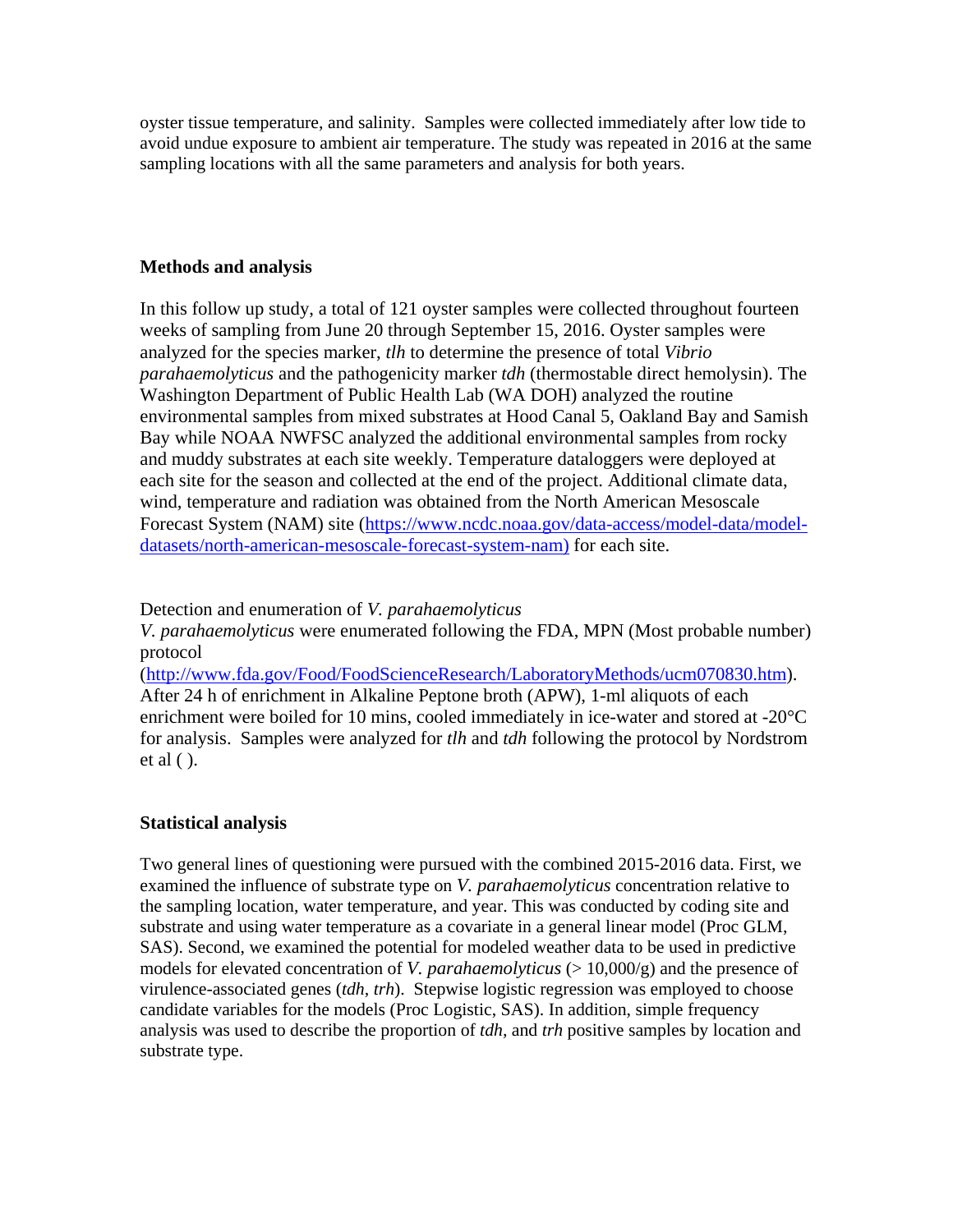#### **Results**

#### **Influence of substrate type on concentrations of total (***tlh***)***V. parahaemolyticus (Vp)*

The concentration of total *Vp* in oysters was significantly influenced by substrate type with highest concentrations found on gravel, followed by mud and regular substrates (P <.0001). While this trend was apparent in both years, *Vp* concentrations were higher overall and the differences in substrate more pronounced in 2015 than in 2016 (Figure 2). In both years, concentrations were significantly lower in Samish than the other sites. Both air and water temperatures were significantly higher overall in 2015 by over  $2^{\circ}C$  (P < .0001) which may have influenced results.

Logistic regression was employed to examine the potential power of NAM weather variables to predict when *Vp* concentrations would exceed the FDA risk criteria of 10,000 CFU/g. A model using only substrate type and upward long-wave radiation flux (ULWRF) demonstrated high concordance, correctly classifying high concentrations 92% of the time. ULWRF is the rate of energy flow from terrestrial emissions, or stored radiative energy being released. The relationship of ULWRF and elevated *Vp* concentrations is positive.

#### **Virulence associated genes**

The thermostable direct hemolysin gene (*tdh*) was more prevalent in 2015 than 2016 (42% vs 18% of all samples). Interestingly, *tdh*+ strains were rarely identified when total concentrations exceeded 10,000/g. In fact,  $tdh$ + strains were found in only 7% of samples exceeding the FDA criteria of 10,000/g and thus absent 93% of the time. Similarly, *tdh*+ strains were more prevalent on regular substrate (which is associated with the lowest *Vp* concentrations in this study) than on mud or gravel. The frequency of detection on regular substrate differed between years being 79% in 2015 and 31% in 2016, but was similar for mud and gravel (8-12% both years). While only *tdh* was examined in this study, WDOH also tested for *trh* in their routine monitoring throughout the Puget Sound in 2015 and 2016. To determine the relevance of using *tdh* only, we examined the frequency of occurrence of both virulence-correlated genes in the larger data set. In only one instance was *trh* detected in the absence of *tdh* (Table 1) that gives great confidence that *tdh* alone is a reliable indicator of the presence of both genes in this data set. However, *trh* was present in 75% of samples negative for *tdh* and in 87% of all samples from this monitoring effort.

Preliminary logistic regression models were also explored for the presence of *tdh*. A model using substrate type, ULWRF and VWIND (horizontal wind vector) demonstrated concordance of 86.6 percent. Parameter estimates for VWIND and ULWRF were positive suggesting elevated long-wave surface radiation and southerly winds were influential. However, the inclusion of VWIND in the model does not dramatically improve performance and requires further evaluation.

### **Discussion**

The consistent relationship between substrate type and concentrations of V. parahaemolyticus in spite of significant variation in air temperature for the 2 years 2015 and 2016 offers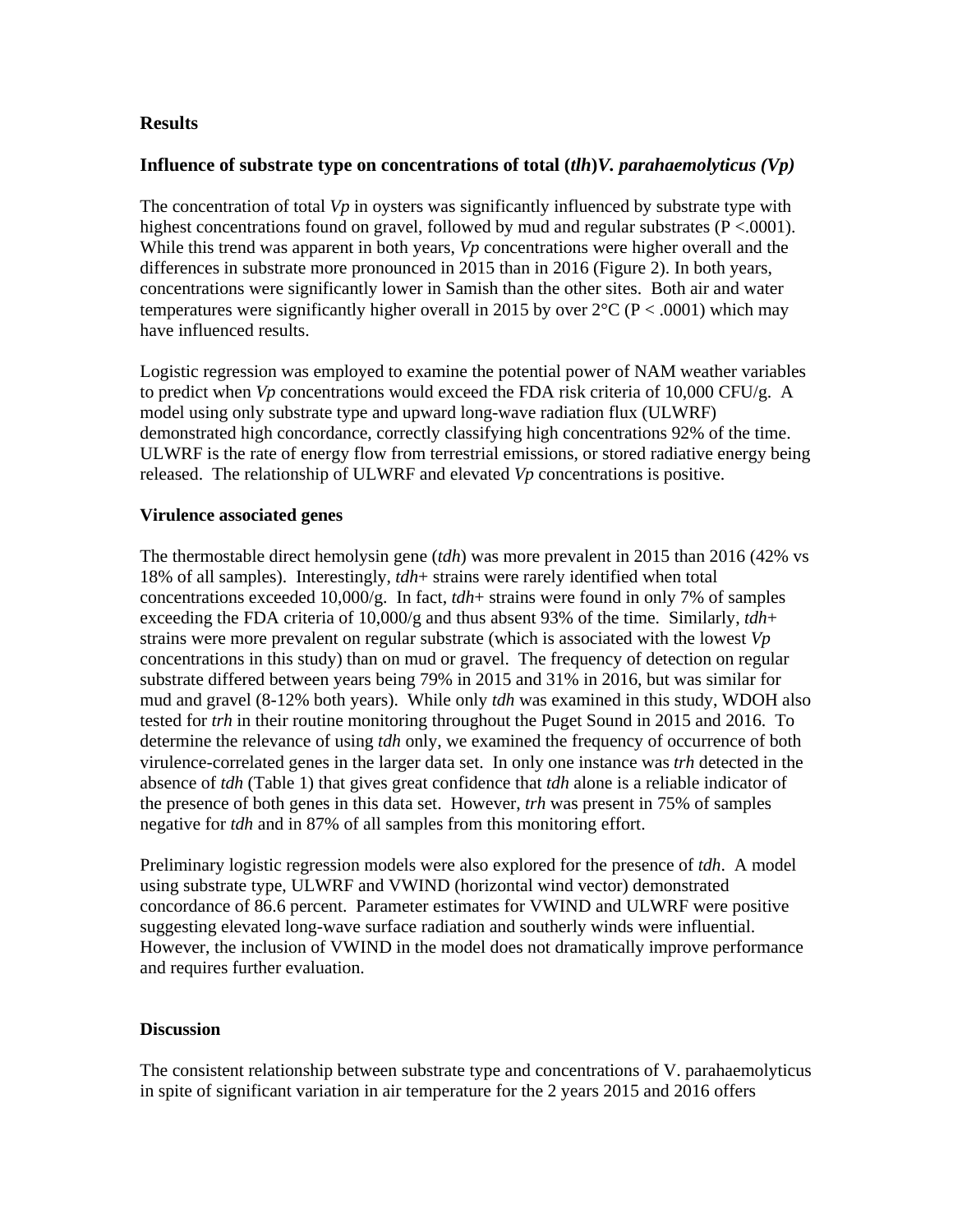promise that differences in substrate concentration together with climate data could be used to predict concentrations of these bacteria in oysters from various shellfish growing areas. By using substrate type and NAM variables, the potential exists to provide short term (several day lead) forecasts of the probability of exceeding FDA criteria or the presence of virulence-associated genes. However, the annual variability noted in this study will require more data in subsequent years, or further exploration of the WDOH dataset to validate the model. WDOH has classified their growing areas based on substrate type, and the potential exists to use these models help tailor harvest during the growing season to minimize risk.



Figure 1. Sampling sites in Washington State.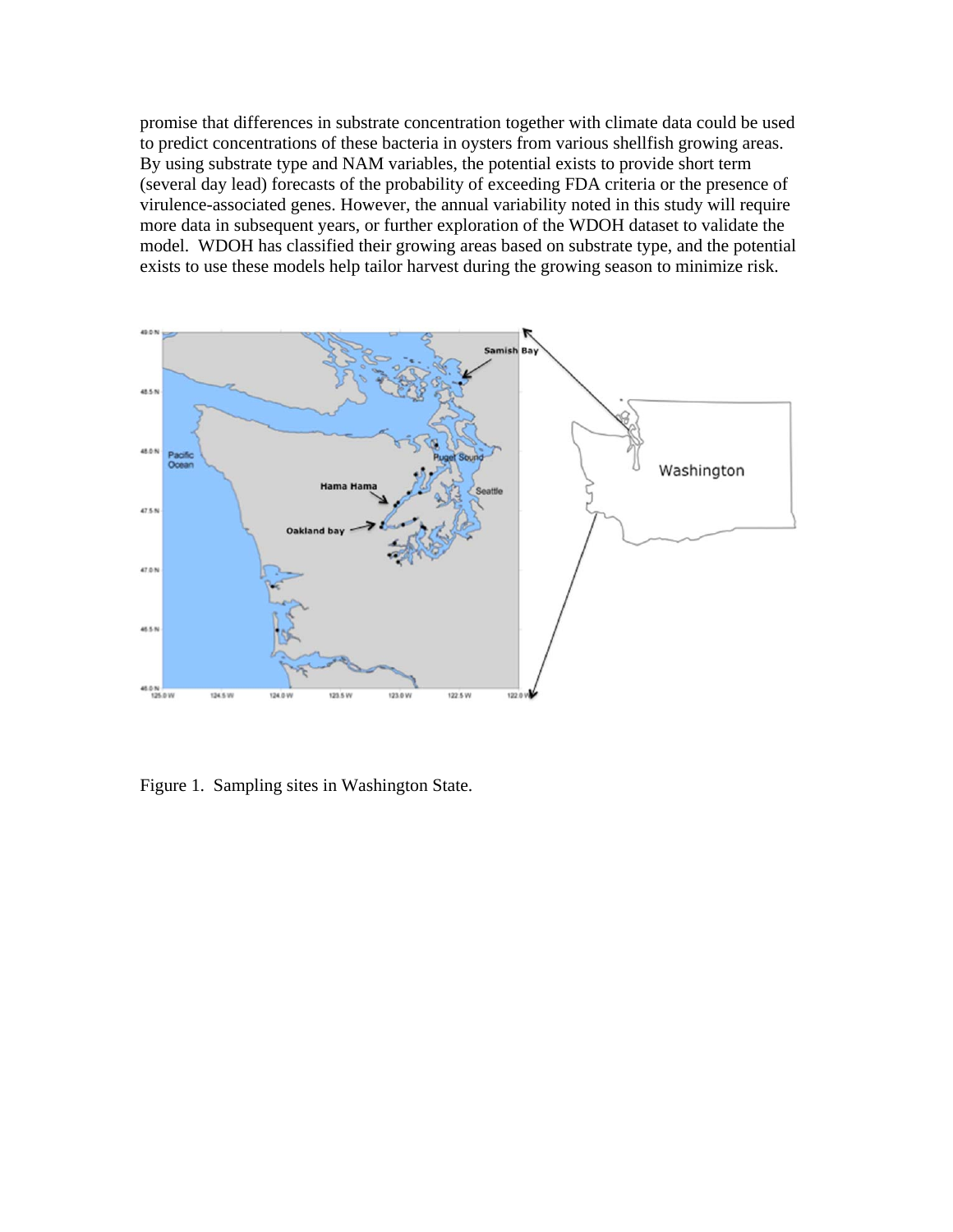Table 1. Frequency of occurrence of *tdh* and *trh* genes in WDOH routine monitoring stations for 2015-2016.

| <b>Frequency</b><br><b>Percent</b><br><b>Row Pct</b><br><b>Col Pct</b> | Table of tdhp by trhp |       |       |              |
|------------------------------------------------------------------------|-----------------------|-------|-------|--------------|
|                                                                        | tdhp                  | trhp  |       |              |
|                                                                        |                       | P     | X     | <b>Total</b> |
|                                                                        | P                     | 225   | 1     | 226          |
|                                                                        |                       | 48.49 | 0.22  | 48.71        |
|                                                                        |                       | 99.56 | 0.44  |              |
|                                                                        |                       | 55.56 | 1.69  |              |
|                                                                        | X                     | 180   | 58    | 238          |
|                                                                        |                       | 38.79 | 12.50 | 51.29        |
|                                                                        |                       | 75.63 | 24.37 |              |
|                                                                        |                       | 44 44 | 98.31 |              |
|                                                                        | <b>Total</b>          | 405   | 59    | 464          |
|                                                                        |                       | 87.28 | 12.72 | 100.00       |